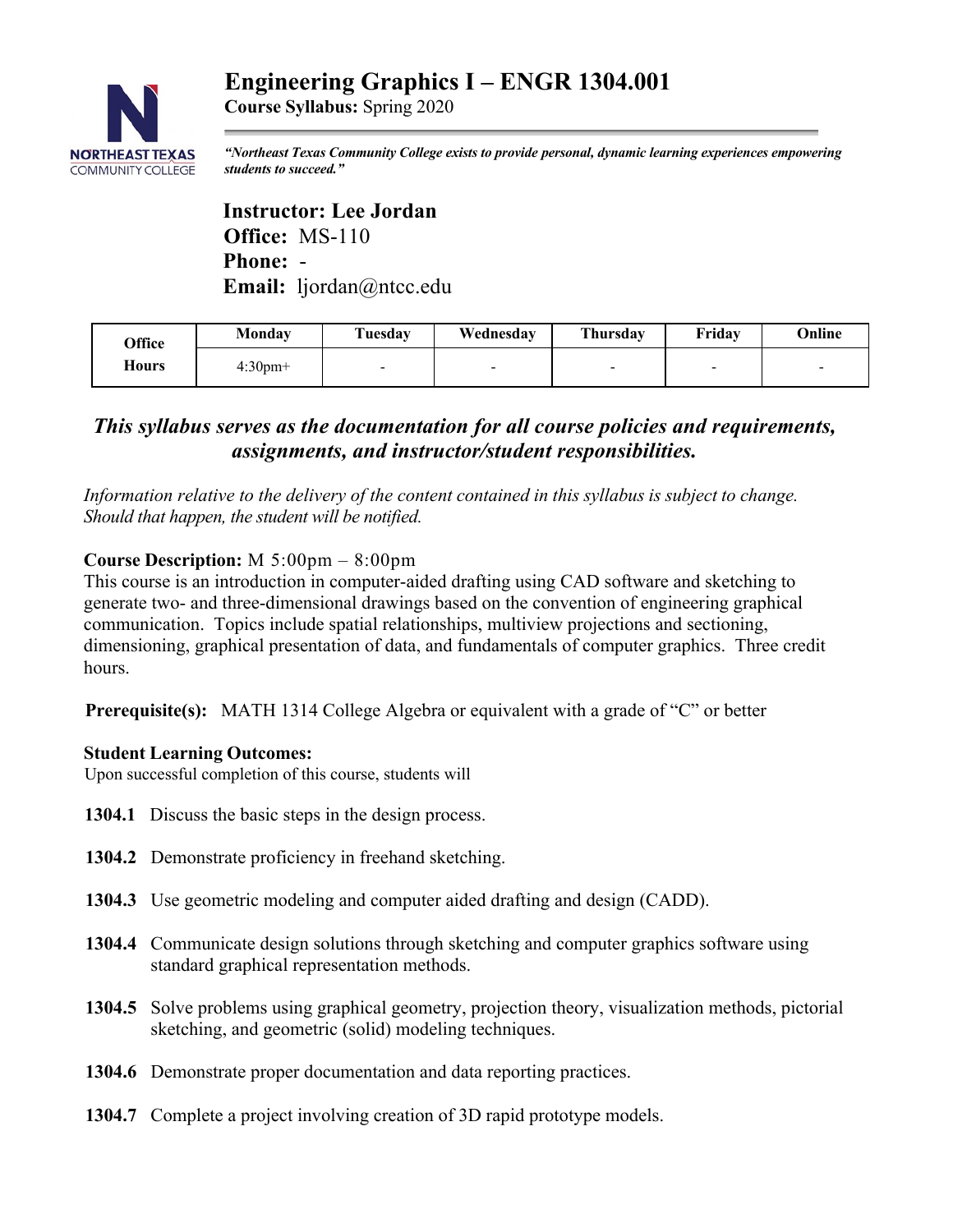#### **Evaluation/Grading Policy**

| Exams $(2 \omega 15\% \text{ each})$ | 30%           |  |
|--------------------------------------|---------------|--|
| General Assignments/Quizzes          | 50%           |  |
| Final Exam                           | 20%           |  |
|                                      | Total $100\%$ |  |

#### **Grading Scale:**

 $A = 90-100\%$ ,  $B = 80-89\%$ ,  $C = 70-79\%$ ,  $D = 60-69\%$ ,  $F = 0-59\%$ 

#### **Suggested Instructional Materials:**

Richard, P., Fitzgerald, J. *Introduction to AutoCAD 2015: A Modern Perspective*, 2015

**Publisher:** Pearson Publishing

 **ISBN Number**-978-0-133-14479-6

*Autodesk Inventor 2017 Basics Tutorial,* Tutorial Books, 2016.

**Publisher:** CreateSpace Independent

**ISBN Number**-978-1-536-97290-0

Note: The NTCC Bookstore link is at www.ntcc.edu

#### **Minimum Technology Requirements:**

A personal computer (or access to one) for completing homework.

#### **Required Computer Literacy Skills**:

- 1) Communicate via email;
- 2) Saving and reloading saved files;
- 3) Navigate Blackboard to access posted materials and assignments.

#### **Course Structure and Overview:**

This is a 16-week face-to-face course where students are required to access graded activities on Blackboard. A typical week involves class participation on material that is being covered on the day that we meet. Staying along with the instructor and vocalizing any questions will be key to student's success. Homework will typically be due by midnight the following class meeting. There will be a little bit of time allowed for any questions concerning the previously assigned homework at the start of class. Students are required to submit home via Blackboard.

#### **Communications:**

Emails will be responded to within 24 hours. Posts in the Discussion Forum, "Questions, Comments, and/or Concerns?" will be monitored by the instructor. Responses by the instructor will be within 72 hours following the post. Students are expected to abide by Netiquette rules when communicating online. See this link for details: **www. https://coursedesign.colostate.edu/obj/corerulesnet.html.**

The college's official means of communication is via your campus email address. Your instructors will use your campus email and Blackboard to communicate with you outside of class. Make sure you keep your campus email cleaned out and below the limit so you can receive important messages.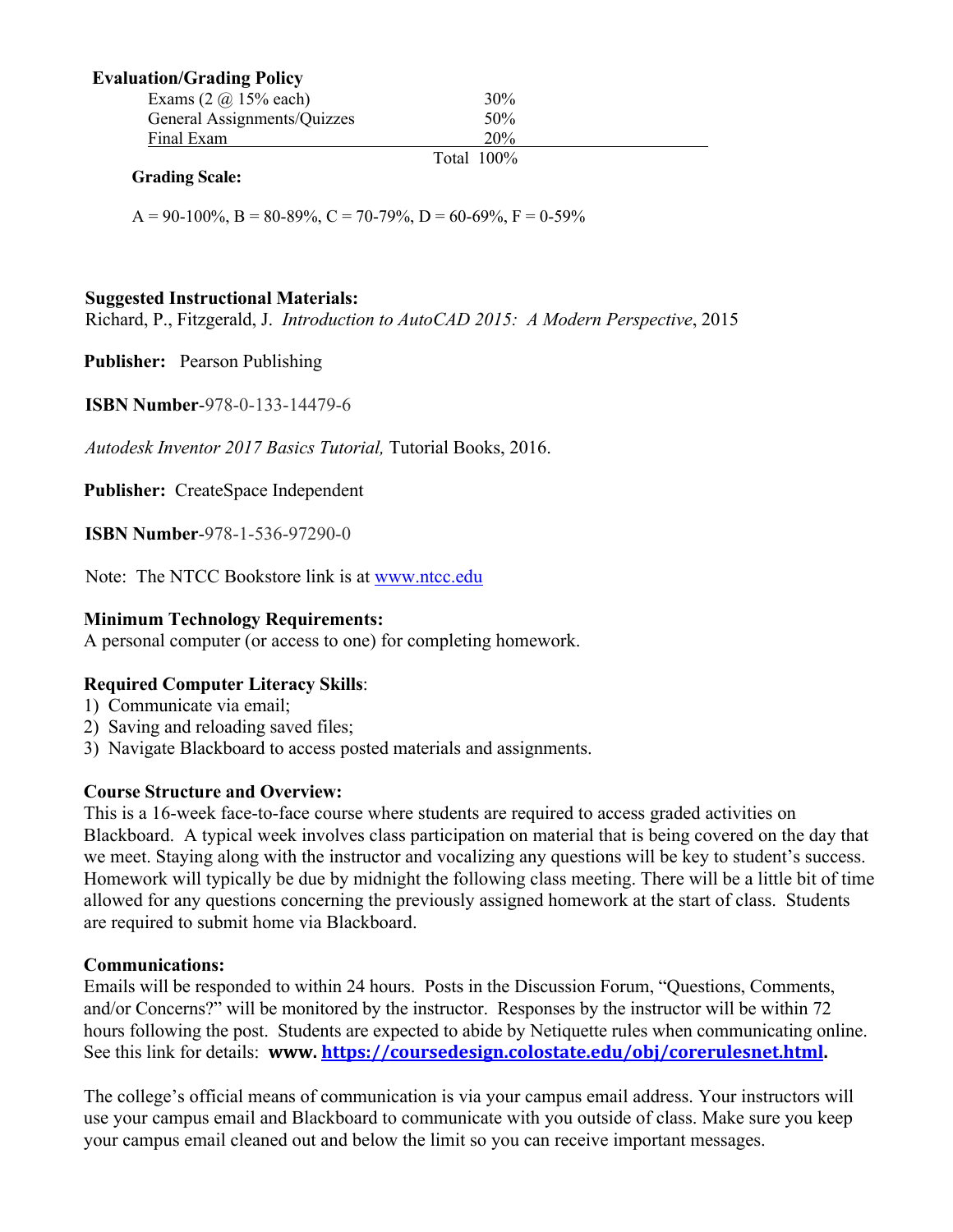#### **Institutional/Course Policy:**

 No late work will be accepted without prior approval by the instructor. It is the student's responsibility to check Blackboard for important information/announcements regarding the course. Students should be working on course material via Blackboard every week. Do not wait until the last minute to complete and submit assignments in case of technology issues.

## **NTCC Academic Honesty/Ethics Statement:**

NTCC upholds the highest standards of academic integrity. The college expects all students to engage in their academic pursuits in an honest manner that is beyond reproach using their intellect and resources designated as allowable by the course instructor. Students are responsible for addressing questions about allowable resources with the course instructor. Academic dishonesty such as cheating, plagiarism, and collusion is unacceptable and may result in disciplinary action. This course will follow the NTCC Academic Honesty and Academic Ethics policies stated in the Student Handbook. Refer to the student handbook for more information.

#### **ADA Statement:**

It is the policy of NTCC to provide reasonable accommodations for qualified individuals who are students with disabilities. This College will adhere to all applicable federal, state, and local laws, regulations, and guidelines with respect to providing reasonable accommodations as required to afford equal educational opportunity. It is the student's responsibility to request accommodations. An appointment can be made with the Academic Advisor/Coordinator of Special Populations located in Student Services and can be reached at 903-434-8264. For more information and to obtain a copy of the Request for Accommodations, please refer to special population page on the NTCC website.

#### **Family Educational Rights and Privacy Act (FERPA)**:

The Family Educational Rights and Privacy Act (FERPA) is a federal law that protects the privacy of student education records. The law applies to all schools that receive funds under an applicable program of the U.S. Department of Education. FERPA gives parents certain rights with respect to their children's educational records. These rights transfer to the student when he or she attends a school beyond the high school level. Students to whom the rights have transferred are considered "eligible students." In essence, a parent has no legal right to obtain information concerning the child's college records without the written consent of the student. In compliance with FERPA, information classified as "directory information" may be released to the general public without the written consent of the student unless the student makes a request in writing. Directory information is defined as: the student's name, permanent address and/or local address, telephone listing, dates of attendance, most recent previous education institution attended, other information including major, field of study, degrees, awards received, and participation in officially recognized activities/sports.